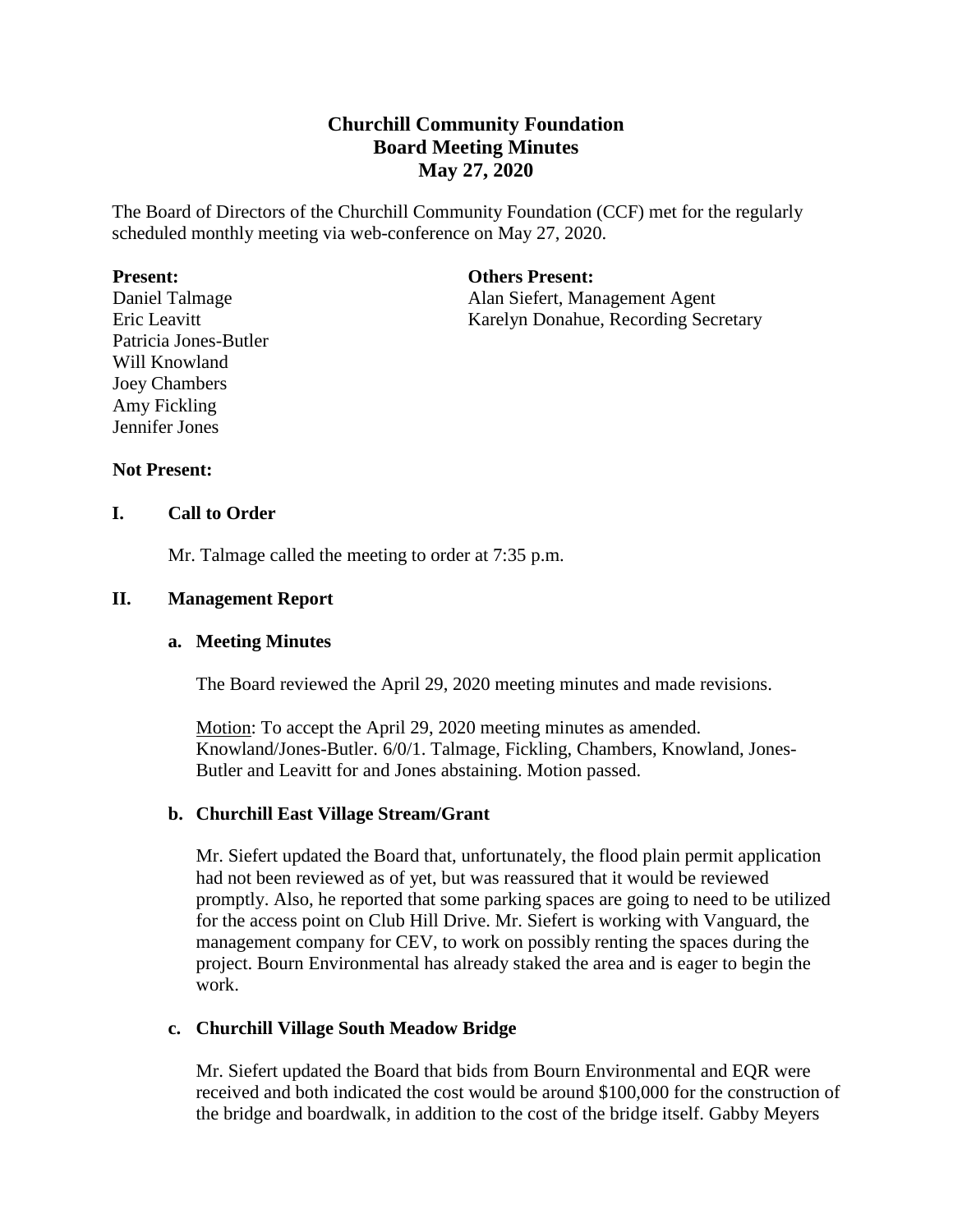with KCI is working with York, the bridge company, to find a way to reduce the overall cost of the project.

# **e. Path Repairs**

Mr. Siefert reported that the asphalt work on the path should begin in about two weeks. The Foundation will inform the sub-associations, post signs, and post information on the website and Facebook about the repairs.

## **d. 2020 Annual Meeting**

As previously discussed, the rescheduled annual meeting has been put on hold until members are allowed to meet in person. A letter was sent to the sub-associations advising them of the situation.

## **f. Operating Checklist/Pending Projects**

The Board reviewed the operating checklist and pending projects with Mr. Siefert.

## **III. Old Business**

## **IV. New Business**

#### **a. Insurance Renewal – May 20, 2020**

Mr. Siefert informed the Board that the insurance premium was a few hundred dollars less than last year for the exact same coverages.

Motion: To approve the renewal of the insurance policy with John Manougian Insurance.

Leavitt/Chambers. 7/0/0. Talmage, Fickling, Chambers, Knowland, Jones-Butler, Leavitt and Jones for. Motion passed.

#### **b. Benches**

It was reported that the old benches on the Churchill South side of the lake need some repairs. The wood looks to be in good condition, but the metal looks to be warped. Mr. Siefert will look into repairing.

## **c. Holes in Dam**

It was reported that there are approximately six small holes in front of the weir that appear to be dug up by some animals. Mr. Siefert stated that he will have the holes filled in and monitor them.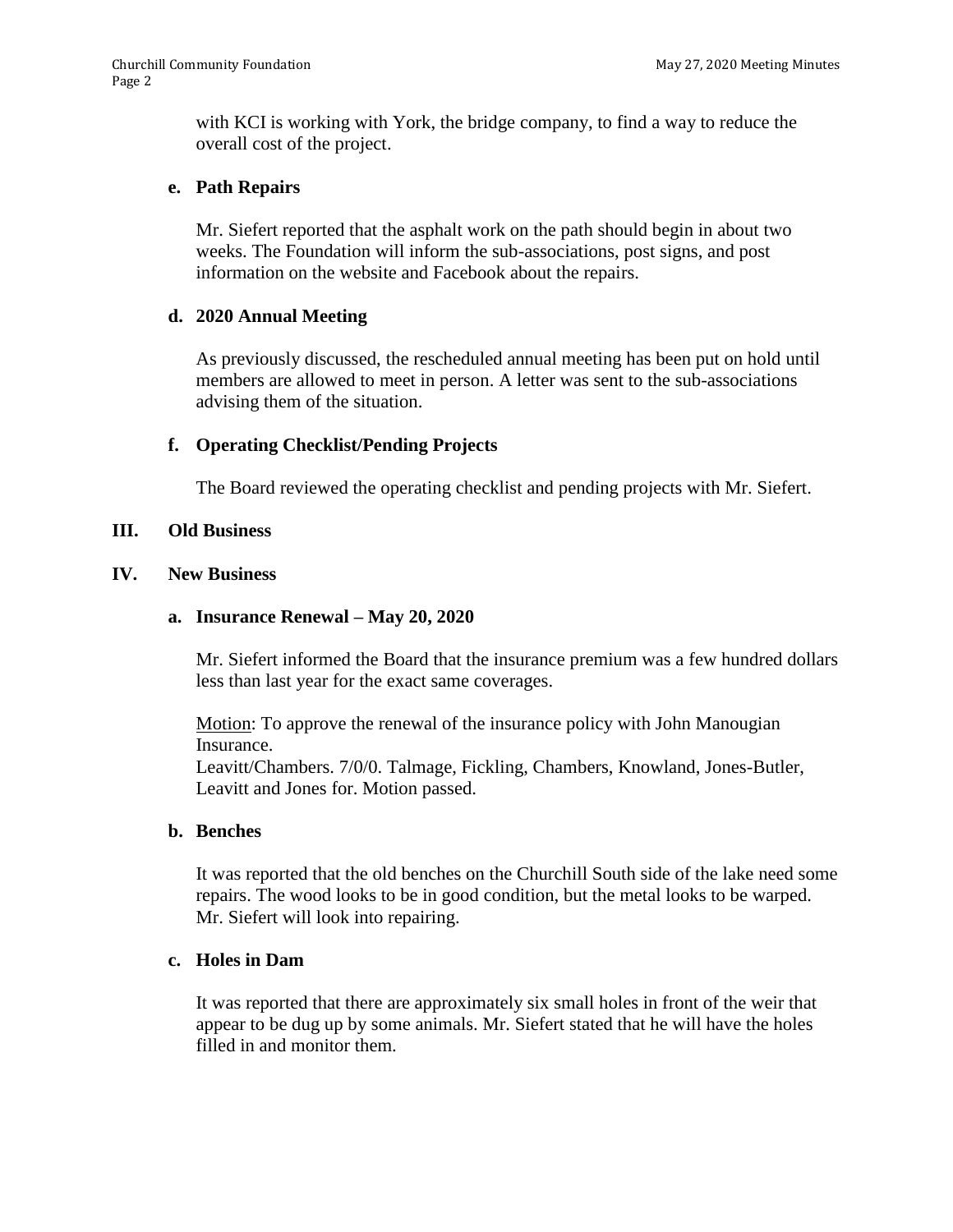## **d. Trees on Dam**

It was reported that there are 6 to  $84<sup>2</sup> - 6$ ' trees in front of the weir. Mr. Siefert stated that the landscaping company will be digging them up and replanting.

# **e. CEV Stream Soil Level**

It was reported that the soil is above the water level in the CV stream due to the sinkhole/road blowout. Mr. Siefert stated that he will follow up with the County regarding our prior request for monetary damages.

# **f. Vine Growth**

Mr. Knowland reported that there is a lot of new vine growth and that it needs to be cleared before it gets out of control.

## **V. Next Meeting**

The next meeting of the Board of Directors for the Churchill Community Foundation will be Wednesday, June 24, 2020 at 7:30 p.m. at the Waters Landing Community Center or via web-conferencing depending on the current Maryland and CDC recommendations.

## **VI. Adjournment**

Motion: To adjourn the May 27, 2020 Board meeting at 8:29 pm. Knowland/Jones-Butler. 7/0/0. Talmage, Fickling, Chambers, Knowland, Jones-Butler, Leavitt and Jones for. Motion passed.